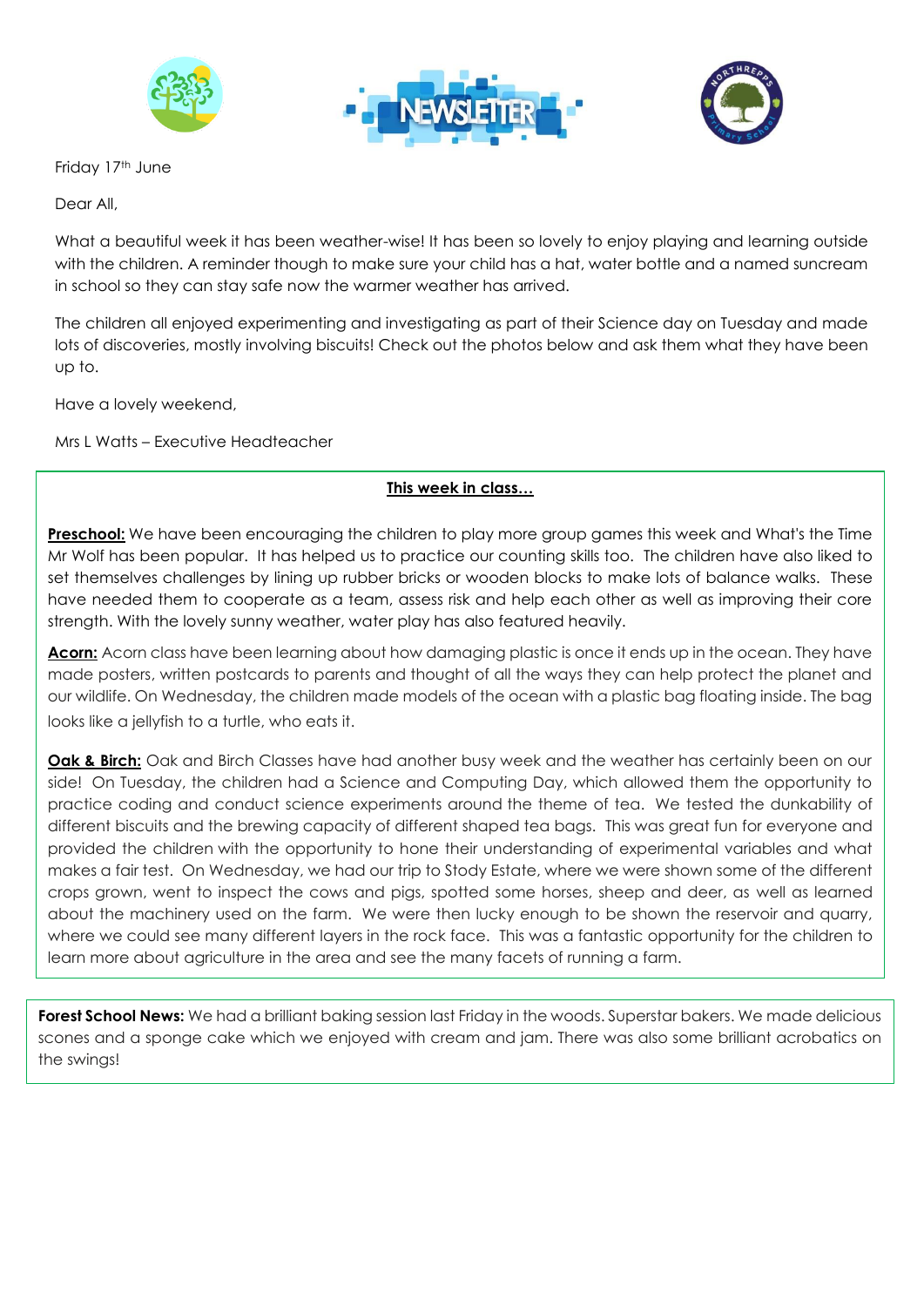





## **Dates for your diary**

**Year 5/6 Forest School** – Fridays 1st and 8th of July **Y3/4 Forest School** – Fridays 24<sup>th</sup> of June and the 15<sup>th</sup> of July **Y3/4 Swimming** – every Monday afternoon Y6 **surfing** –Friday 24<sup>th</sup> of June **Beach Clean** – Thursday 23rd of June **Bikeability** – Thursday 23rd June **Year 6 reports out** – Tuesday 28th of June **Acorn Reading Café** – Thursday 30th of June, 2.30pm – all welcome! **Year 6 transition days at Cromer Academy** – Wednesday 29th, Thursday 30th of June and Friday 1st of July **Other reports out** – Friday 1st of July **Arts' Week** – Week beginning 4th of July **Sports' Day** – Wednesday 13<sup>th</sup> July @ 1.30pm – all welcome **End of Term** - Friday 22nd July

**Science Day!** Our children at both schools, including pre-schools, had a great time experimenting and investigating this week as part of our Science Day. There was lots of excitement and intrigue when looking at liquids, gasses and solids and how they behave when mixed. Some found out about making goo! Others experimented with tea, coffee and sugar and some even had biscuit dunking! Children used their super observation skills to look closely at what was happening and with a bit of head scratching they tried to work out the 'why did that happen?!' Well done to all of our young scientists!

**Norfolk Show** Sadly we have had to cancel the Acorn trip to the Norfolk Show as we didn't find enough adult support. However, there are lots of other visits and visitors planned this term for the children to enjoy.

Acorn Learning Café - On Thursday 30<sup>th</sup> of June at 2.30pm, Acorn class will be holding a learning café. There will be lots of activities to explore their topic for the term so come along and join in the fun!







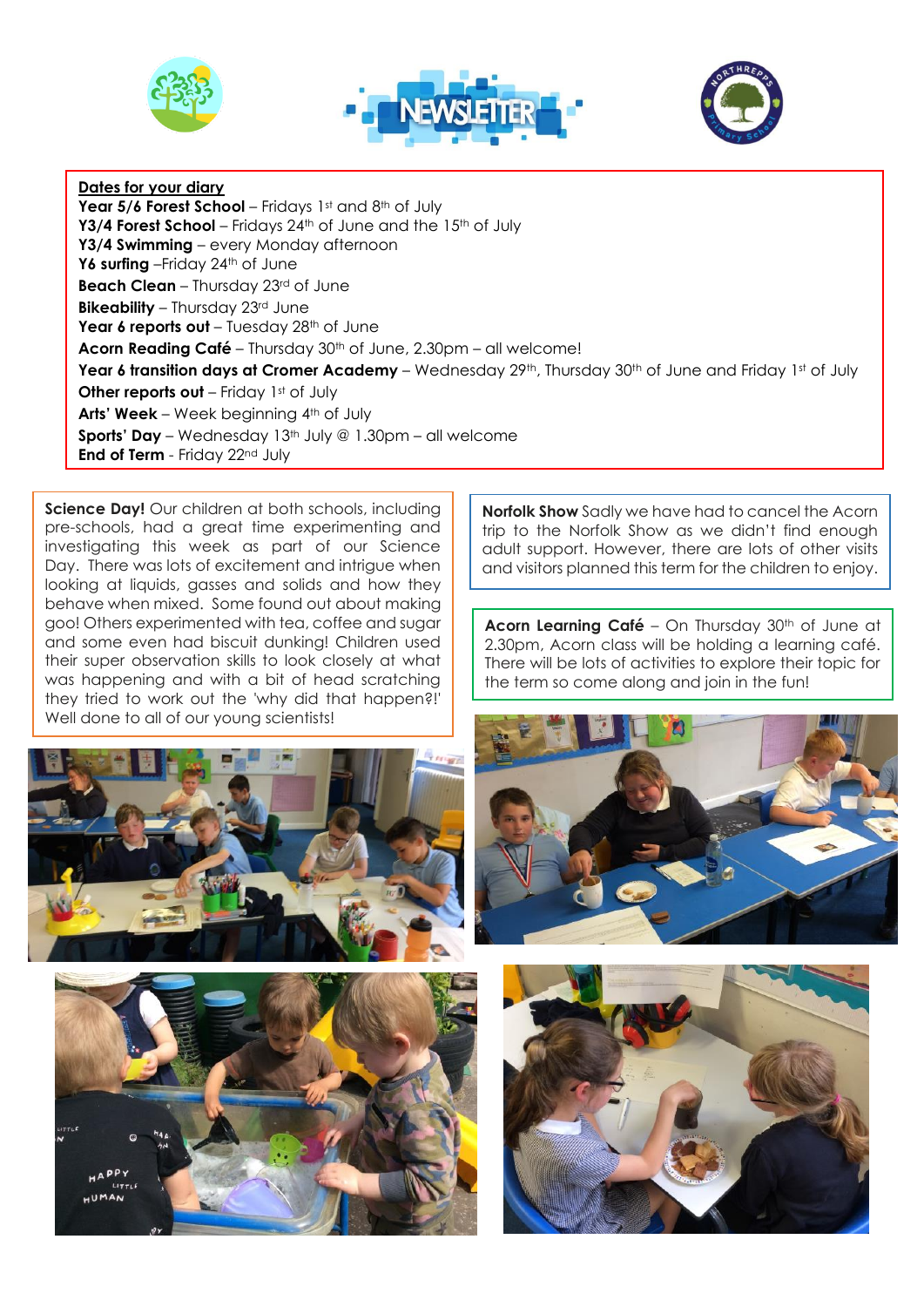







## Across the globe more than 100+<br>million people are taking the Plastic Free July challenge to create a<br>world without plastic waste.

**D LANDFILL WASTE, REDUCE YOUR ECO-FOOTPRINT, PROTECT THE OCEAN. PLASTICFREEJULY.O** 

DSE

SINGLE-USE PLASTIC PLASTICFREEJULY.ORG

## Our community<br>is joining the challenge.

Together we can make a<br>difference by simply choosing<br>to refuse single-use plastic.

Yes, I will join<br>the challenge!

- Switch plastic water bottles for<br>refillables
- Skip the straw
- Choose to refuse disposable<br>cups
- Keep single-use plastics out of<br>our community